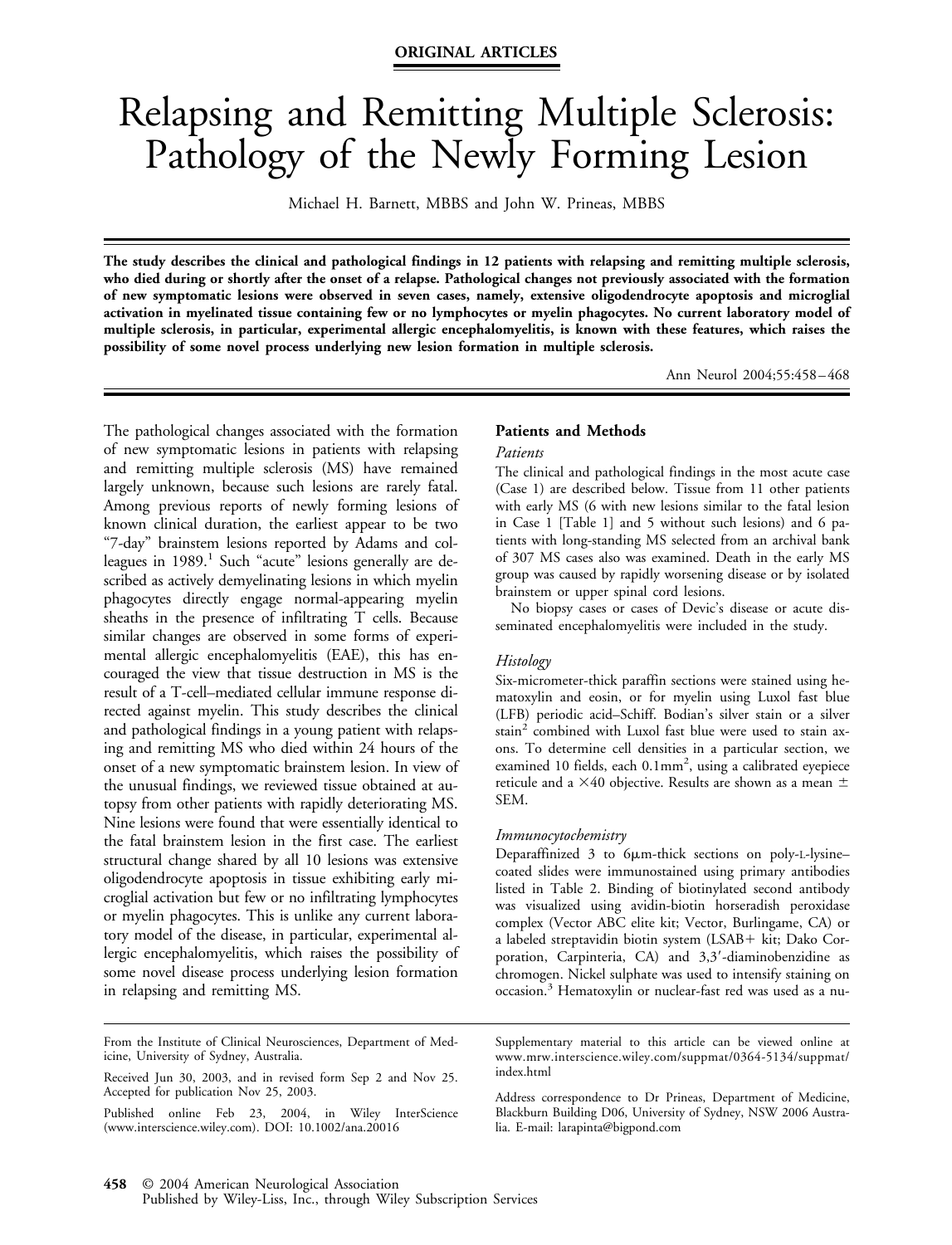| Case | Sex | Age<br>(yr) | Disease<br>Duration       | Duration of<br>Fatal Episode | Discrete<br>Attacks | No. of Apoptotic<br>Lesions | Remyelinating<br>Shadow Plaques |
|------|-----|-------------|---------------------------|------------------------------|---------------------|-----------------------------|---------------------------------|
|      |     | 14          | 9 <sub>mo</sub>           | $<$ 24 hr                    |                     |                             |                                 |
|      | М   | 14          | 18 days                   | 18 days                      |                     |                             |                                 |
|      |     | 31          | $3 \text{ mo}^{\text{a}}$ | 7 days                       |                     |                             |                                 |
|      | М   | 25          | 29 days                   | 29 days                      |                     |                             |                                 |
|      |     | 23          | 30 days                   | 60 hr                        |                     |                             |                                 |
|      |     | 20          | 28 days                   | 28 days                      |                     |                             |                                 |
|      |     | 40          | $12 \text{ yr}^1$         | 42 days                      |                     |                             |                                 |

*Table 1. Clinical and Pathological Characteristics: Cases with "Apoptotic" Lesions*

Several of the cases have been the subject of previous reports (Cases 3 and  $6^1$ ; Case  $4^{64}$ ; and Case  $7^{65}$ ).

a Optic neuritis 3 months before death.

<sup>b</sup>Optic neuritis at age 26 years.

c Cerebral hemispheres and brainstem only available for study.

clear counterstain. Sections were reacted with primary antisera for periods ranging from 30 minutes at 37°C to 3 days at 4°C, according to the detection kit and antibodies used. Negative controls included substitution of primary antibodies of other specificities, the use of nonimmune immunoglobulin (Ig) of the same isotype applied at approximately the same concentration, and omission of the primary antibody. Renal biopsies from patients with glomerulonephritis

*Table 2. Primary Antibodies Used for Immunocytochemistry*

| Antigen                                                | Clone              | Dilution           | Source                                                 |
|--------------------------------------------------------|--------------------|--------------------|--------------------------------------------------------|
| Macrophage/microglia                                   |                    |                    |                                                        |
| RCA-1 lectin                                           |                    | 1:4,000            | Vector, Burlingame, CA                                 |
| $LCA$ (CD45)                                           | PD7-26, 2B11       | $1:200^a$          | Dako, Carpinteria, CA                                  |
| <b>MRP-14</b>                                          | BMA-S36,48         | $1:25^a$           | Accurate Chemical and Scientific Corp,<br>Westbury, NY |
| MAC-1 (macrophages, monocytes, endo-<br>thelial cells) | <b>HAM-56</b>      | $1:1,000^b$        | Dako, Carpinteria, CA                                  |
| Complement                                             |                    |                    |                                                        |
| C <sub>3</sub>                                         | Polyclonal         | $1:15^a$           | Biogenex, San Ramon, CA                                |
| $C3d$ (opsonin) <sup>c</sup>                           | Polyclonal         | $1:2,000^4$        | Dako, Carpinteria, CA                                  |
| C9neo $(MAC)^c$                                        | <b>B</b> 7         | $1:20^{b}$         | B.P. Morgan, Cardiff, UK                               |
| Serum proteins                                         |                    |                    |                                                        |
| IgG                                                    | Polyclonal         | $1:3,200^a$        | Organon Teknika, West Chester, PA                      |
|                                                        |                    | $1:8,000^{\rm b}$  | Dako, Carpinteria, CA                                  |
| IgM                                                    | Polyclonal         | $1:8,000^{\rm b}$  | Dako, Carpinteria, CA                                  |
| κ light chains                                         | A8B5               | $1:200^{\rm b}$    | Dako, Carpinteria, CA                                  |
| $\lambda$ light chains                                 | N10/2              | 1:200 <sup>b</sup> | Dako, Carpinteria, CA                                  |
| Myelin/oligodendrocytes                                |                    |                    |                                                        |
| MBP (myelin)                                           | Polyclonal         | $1:500^{\circ}$    | Dako, Carpinteria, CA                                  |
| CNP (oligodendrocytes, myelin) <sup>c</sup>            | Polyclonal         | $1:6,400^{\circ}$  | Dako, Carpinteria, CA                                  |
| MOG (oligodendrocytes, myelin)                         | Y10                | $1:50^a$           | S. Piddlesen, Cardiff, UK                              |
|                                                        | Z12                | $1:100^a$          | S. Piddlesen, Cardiff, UK                              |
| HNK-1(CD57) (oligodendrocytes, myelin)                 | $Leu-7$            | $1:8^a$            | Becton Dickinson, San Jose, CA                         |
| Other cell markers                                     |                    |                    |                                                        |
| GFAP (astrocytes)                                      | Polyclonal         | $1:2,500^{\circ}$  | Dako, Carpinteria, CA                                  |
| CD3 (T lymphocytes)                                    | CD <sub>3–12</sub> | $1:100^a$          | Serotec, Oxford, UK                                    |
| CD45RO (activated T cells)                             | UCHL1              | $1:150^a$          | Novocastra, Newcastle-Upon-Tyne, UK                    |
|                                                        | OPD4               | $1:50^{\circ}$     | Dako, Carpinteria, CA                                  |
| <b>PCNA</b>                                            | PC10               | 1:80               | Dako, Carpinteria, CA                                  |
| Activated caspase-3                                    | Polyclonal         | $1:200^a$          | R&D Systems, Minneapolis, MN                           |
|                                                        |                    |                    |                                                        |

<sup>a</sup>Microwave antigen retrieval in a citric acid-based retrieval solution.

b Proteinase K predigestion (Dako, Carpinteria, CA) for 5–20 minutes at 37°C.

c Procedure done twice.

 $RCA -1$  = ricinus communis agglutinin-1; LCA = leukocyte common antigen; MRP-14 = 14kDa subunit of human macrophage migration inhibitory factor; MAC = membrane attack complex; MBP = myelin basic protein; CNP = 2', 3'-cyclic nucleotide 3'-phosphodiesterase; MOG = myelin oligodendrocyte glycoprotein; HNK = human natural killer cell antigen NK1; GFAP = glial fibrillary acidic protein;  $PCNA$  = proliferating cell nuclear antigen.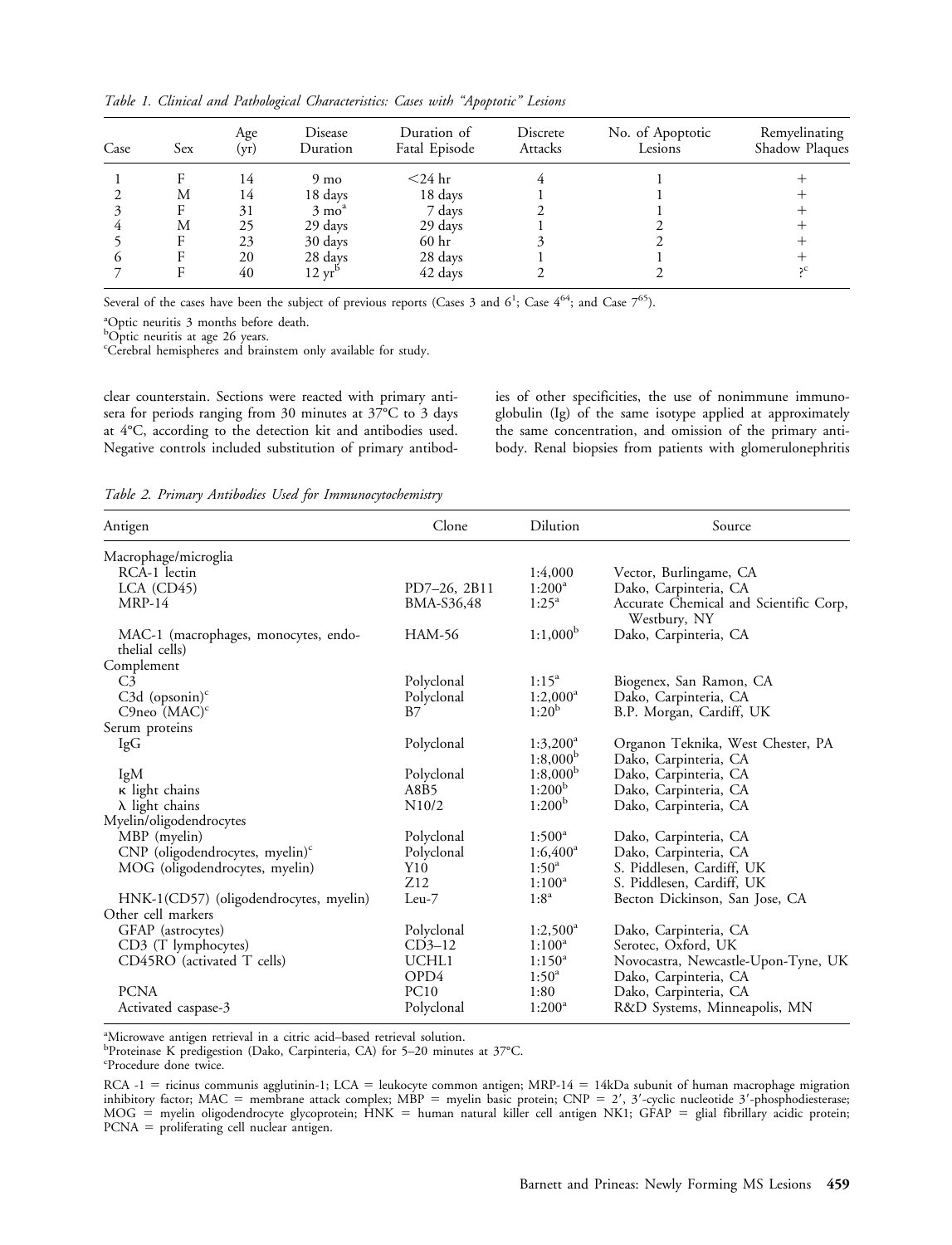and autopsy brain tissue from patients with Alzheimer's disease were used as positive staining controls for C3, C3d and C5b-9.<sup>4</sup> Sections of breast adenocarcinoma were used as a positive staining control for activated caspase 3.5

#### *Case History*

A 14-year-old white female presented 9 months before death with paraesthesiae affecting the left leg and trunk to the level of the breast. Symptoms resolved without sequaelae over the course of 3 weeks. A second attack occurred 5 months before death and consisted of numbness of the right face and tip of tongue, and an unsteady gait. The symptoms again resolved over 3 weeks. It was noted in both of these attacks that symptoms peaked within 48 hours of onset. Sixteen and a half weeks before death, a third discrete episode, consisting of paraesthesiae of the right neck and upper limb, occurred.

The fourth and final attack began 1 week after a mild upper respiratory tract infection. The patient awoke with severe vertigo and nausea. Later the same day, she began coughing pink frothy sputum and was admitted to hospital with signs of acute pulmonary edema. She was alert and oriented, with no abnormality detected on limited neurological examination. Despite treatment, including hydrocortisone 100mg intravenously, the patient suffered a cardiac arrest and was pronounced dead 17 hours after onset of this exacerbation.

Autopsy examination 13 hours after death confirmed the presence of pulmonary edema. Gross inspection of the fixed brain, brainstem, and spinal cord, sectioned serially in a coronal plane, showed four discrete lesions noted as patches of gray discoloration, 6 to 16mm in diameter, in the cerebral hemispheres, but none elsewhere.

## **Results**

#### *Case 1*

Myelin-stained sections from 21 blocks of tissue sampled (cerebrum 9, brainstem and cerebellum 5, spinal cord 7) showed a total of 12 lesions: 6 remyelinating shadow plaques, 1 remyelinating shadow plaque with edge activity, and 5 actively demyelinating lesions. The latter were defined as demyelinated or partially demyelinated lesions infiltrated by macrophages containing LFB-positive particles of myelin. Seven of the 12 lesions were located in the cerebrum and five in the brainstem, with none in the optic nerves or chiasm, cerebellum, or spinal cord below C1 (Fig 1).



*Fig 1. The 17-hour lesion at the level of the lower medulla. A patchy reduction in myelin density involves midline structures and most of the section above the left inferior olivary nucleus. In no area is myelin loss complete. The pale area on the left toward the bottom of the section is an old remyelinated shadow plaque. The areas indicated by arrowheads and arrows are shown at higher magnification in Figures 2 and 3. The diagram shows the location of this and the 11 other lesions found at autopsy in Case 1. (left) Luxol fast blue periodic acid–Schiff, magnification 7. (right) The colors indicate the predominant tissue alteration. Red active myelin phagocytosis; green prephagocytic myelin vacuolation and/or dissolution; black oligodendrocyte apoptosis; blue remyelination.*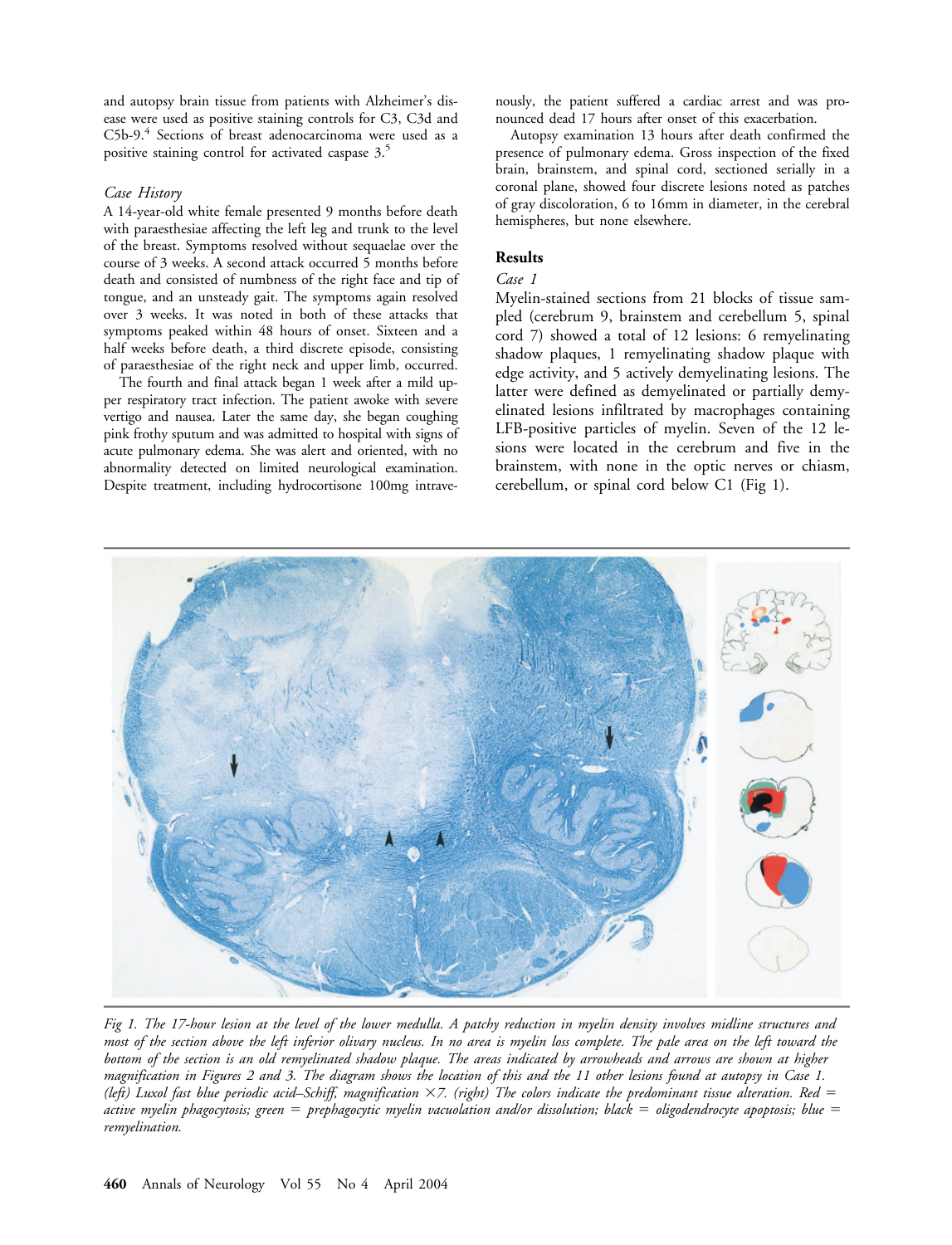The only abnormality detected in tissue not at the site of a plaque was the presence of occasional perivascular cuffs of mononuclear cells scattered in hemispheric white matter, especially close to the lateral ventricles and at the corticomedullary junction, with rare cuffs also present in the subarachnoid space. No hint of myelin breakdown was discernible in adjoining tissues, and the vascular endothelium appeared normal.

#### *The 17-Hour Lesion*

As in previous reports of patients with MS and neurogenic pulmonary edema,  $6\frac{1}{2}$  the lesion, which was more than 14mm in length, extended from the dorsomedial region of the lower medulla to involve the first cervical segment of the spinal cord.

The most striking feature apparent in myelin-stained sections was that there was relatively little loss of myelin throughout the lesion (see Fig 1). In broad areas within and extending from the lesion, myelin sheaths showed only a slight reduction in staining intensity, whereas all normal appearing oligodendrocytes were replaced by apoptotic oligodendrocytes, that is, oligodendrocytes with shrunken nuclei and annular or compact condensation of nuclear chromatin. Thirty percent of the affected cells showed commencing nuclear fragmentation ("nuclear body" formation) with approximately 10% showing condensed cytoplasm and rounding up of the cell body, both features typically associated with apoptotic cell death. Only 2% of the apoptotic oligodendrocytes appeared to be immunoreactive for activated caspase 3. Ramified HAM-56 –negative microglia showing signs of very early activation (thickened processes) were present in increased numbers, but macrophages, T cells, MRP-14 –positive mononuclear cells and enlarged astrocytes were absent in such areas (Figs 2– 4). Using differential interference contrast microscopy to optically section cells, we occasionally observed microglia embracing or apparently endocytosing apoptotic oligodendrocyte nuclei and nuclear fragments, that is, appearances strongly suggestive of phagocytosis (Fig 5). No similar engagement of apoptotic nuclei by any other cell type, including astrocytes, was observed.

The remainder of the lesion consisted of adjoining patches of vacuolated tissue lightly infiltrated by large amoeboid prephagocytic HAM-56 –positive cells (Fig 6) or areas, some perivascular, of commencing phagocytosis of fragmenting vacuolated myelin sheaths by HAM-56 – positive macrophages containing LFB-positive particles of myelin (Fig 7). No oligodendrocytes were visible in these areas, and cells of any description with apoptotic nuclei were rare or absent. Low numbers of large, strongly HNK-1–positive and faintly  $2'3'$ -cyclic nucleotide 3'-phosphodiesterase (CNP)-positive cells resembling oligodendrocyte precursor cells<sup>10,11</sup> were, however, present together with myelin phagocytes in areas of active demyelination (Fig 8), and enlarged oligodendrocytes with enhanced CNP immunoreactivity were present in narrow bands of normally myelinated tissue lying between some vacuolated areas and areas of commencing phagocytosis. Several such "lines" of intact myelin, identical to those seen in Baló's concentric sclero $sis$ ,<sup>12</sup> can be seen in Figure 1 toward the top left of the lesion.

In contrast with areas exhibiting conspicuous oligodendrocyte apoptosis, CD4, CD8, and particularly CD45RO-positive T cells were observed among macrophages in areas of commencing phagocytosis and in perivascular cuffs within and close to such areas.

No extensive zones of oligodendrocyte apoptosis were observed in any of the other actively demyelinating lesions in this patient, although scattered apoptotic oligodendrocytes were sometimes present in white matter immediately bordering such lesions. Regenerative activity also was more advanced, with often numerous oligodendrocytes present in deeper parts of such lesions.

## *"Apoptotic" Lesions in Other Patients*

Nine additional lesions similar to the 17-hour lesion in Case 1 were identified in six other cases with clinically active disease who died shortly after onset of the disease (Cases 2–7, see Table 1). These lesions formed a very small fraction of the total number of actively demyelinating lesions examined. No "apoptotic" lesions were found in the six patients with chronic MS included in the study, although rare apoptotic nuclei were observed in bordering white matter (counts based on one to four plaques in each case of chronic MS showed a density of apoptotic nuclei of 6.5  $\pm$  3.3/ mm2 within 0.5mm of the plaque margin, and  $3.5 \pm 1.7$ /mm<sup>2</sup> 2mm away from the plaque margin).

Except for a very large lesion in one cerebral hemisphere in Case 7, the lesions were all relatively small (2–10mm in diameter), with curved or scalloped borders and usually no obvious perivascular relationship. Broad areas of tissue were present in which most or all oligodendrocytes appeared apoptotic in the presence of microglia with activated morphology (Figs 9 and 10). Cells containing LFB-positive debris were rare or absent, astrocytes were inconspicuous, myelin sheaths stained palely but were otherwise largely intact, and T cells and MRP-14 monocytes were rare or absent. As an example, in one of the two apoptotic lesions present in Case 4, T cells numbered  $3.6 \pm 4.7/\text{mm}^2$  in the apoptotic lesion and  $71 \pm 28/\text{mm}^2$  in an adjacent zone of active demyelination. As in Case 1, few apoptotic cells reacted positively for activated caspase 3.

Where apoptotic areas formed part of more complex lesions, adjacent areas of vacuolated tissue devoid of oligodendrocytes were present, as well as areas of active myelin phagocytosis and oligodendrocyte regeneration identical to those observed in Case 1. Other common features included the presence of 'lines' of preserved my-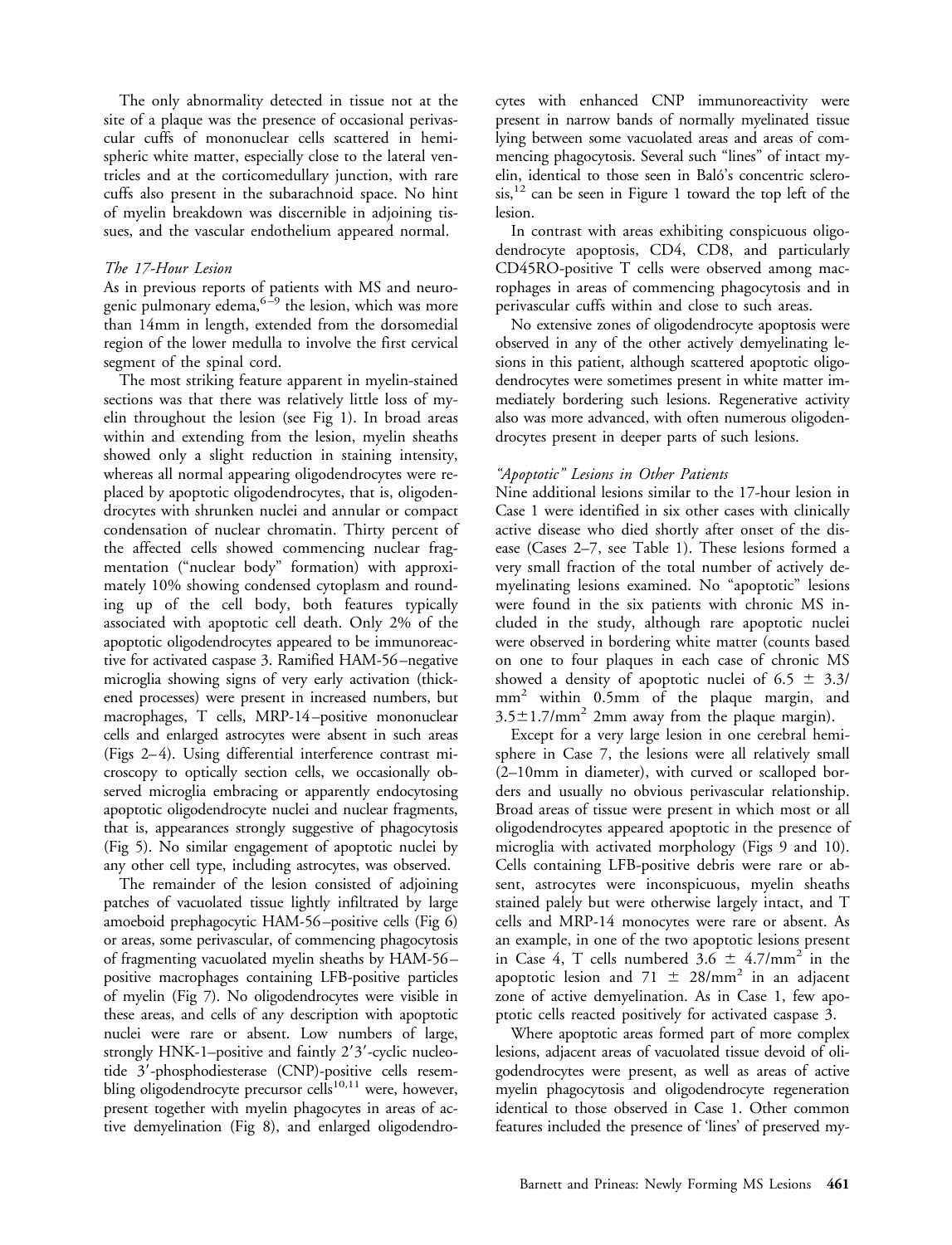

*Fig 2. Typical early "prephagocytic" white matter changes in the 17-hour lesion. (A, C, E) Area within the lesion indicated by left arrowhead in Figure 1. (B, D, F) Corresponding unaffected area indicated by right arrowhead in Figure 1. (A, B) Affected tissue within the lesion appears vacuolated and paler than normal when stained for myelin. (C, D) Oligodendrocytes* (arrowheads) *in unaffected tissue appear normal, with typical open nuclei. In contrast, the nuclei of oligodendrocytes within the lesion are markedly reduced in volume and show extreme compaction of nuclear chromatin. (E, F) Ramified microglia* (arrows) *are enlarged and increased in number within the lesion. (A, B) Luxol fast blue periodic acid–Schiff. Magnification 400. (C, D) Immunostained for HNK-1. Magnification*  $\times$  400. (E, F) RCA-1 lectin. Magnification  $\times$  330.



*Fig 3. Typical early "prephagocytic" changes in gray matter located within the 17-hour lesion. (A, C) A nucleus located within the lesion approximately 1.5mm above the middle of the left inferior olivary nucleus (*left arrow*, Fig 1). (B, D) The corresponding nucleus on the unaffected side (*right arrow*, Fig 1). The changes present are the same as those seen in affected white matter, namely, myelin pallor (A, B) together with oligodendrocyte apoptosis and microglial activation in the absence of myelin phagocytes (C, D). Arrowheads indicate oligodendrocytes; arrows indicate RCA-1 lectin-positive enlarged microglia. Neurons are unaffected. (A, B) Luxol fast blue periodic acid–Schiff. Magnification 400. (C, D) RCA-1 lectin. Magnification 400.*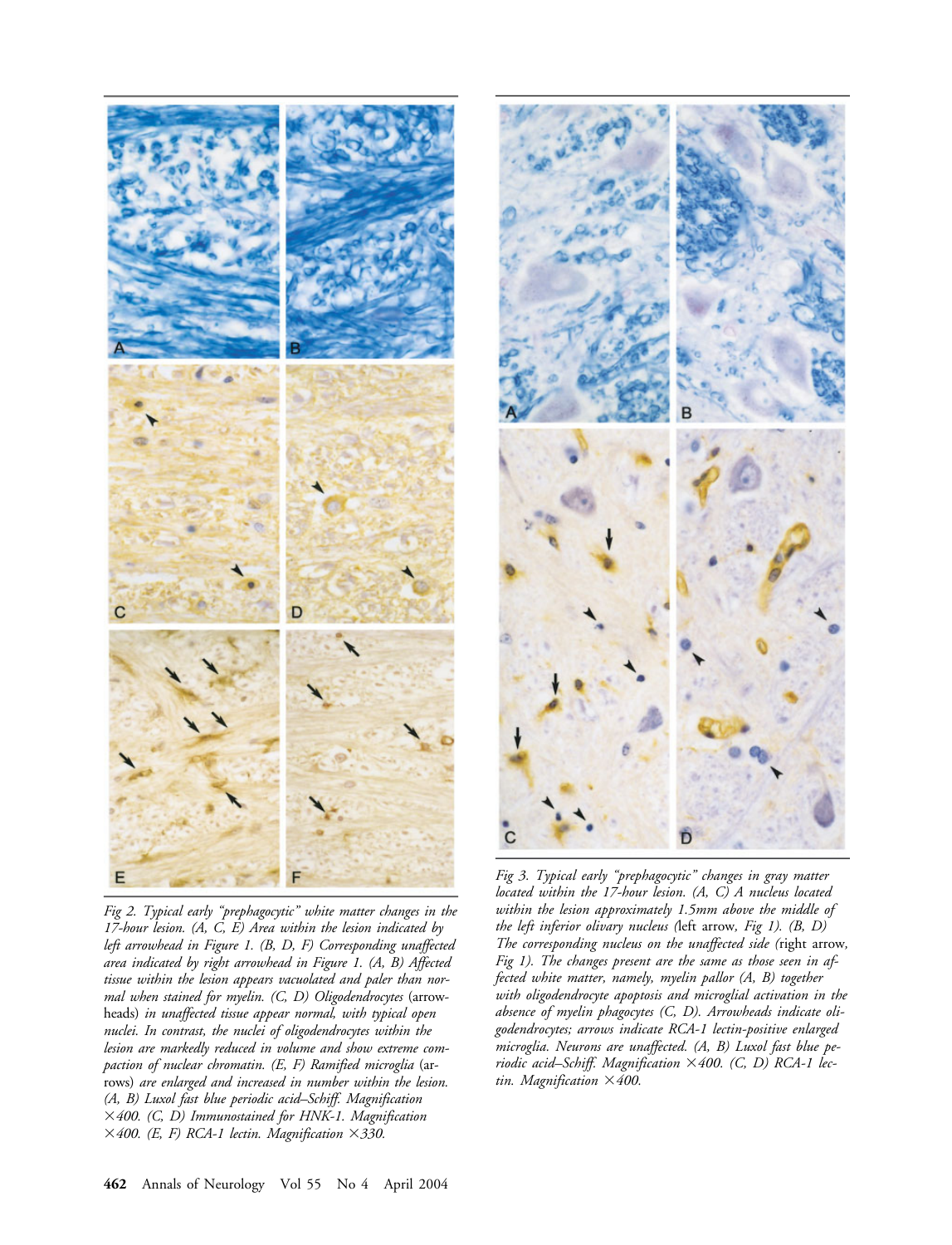

*Fig 4. Morphology of apoptotic oligodendrocyte nuclei in prephagocytic areas. All show a reduction in nuclear volume together with condensed chromatin. Annular chromatin condensation is best seen in cells with unstained cytoplasm (third row from top). Fragmenting nuclei with extruded "nuclear bodies" in cells with condensed cytoplasm are shown in second row from top. (first row) Case 1 immunostained for the oligodendrocyte marker CNP. (second row) Case 1 stained with hematoxylin and eosin. (third row) Case 4 immunostained from the leucocyte and microglial marker CD45. (fourth row) Case 4 immunostained for CNP. Magnification 756.*

elin and oligodendrocytes in three of the nine apoptotic lesions, and the presence of remyelinating shadow plaques in all but one case (see Table 1). In Case 5, relapses followed by improvement occurring 4 weeks and 2 weeks before death could be linked to two small, discrete pontine lesions exhibiting extensive new myelin formation.

In the five acute MS cases without apoptotic lesions, occasional apoptotic oligodendrocytes were identified in tissue bordering some fresh lesions. Several typical



*Fig 5. Phagocytosis of apoptotic oligodendrocyte nuclei and nuclear bodies by activated microglia in sections immunostained for the microglial marker RCA-1 lectin. Microglial nuclei* (arrows) *appear small because of their orientation and the use of differential interference contrast microscopy to optically section cells located in the same optical plane. RCA-1 lectin. Magnification 756.*



*Fig 6. The second type of prephagocytic change identified in the 17-hour lesion and in other newly forming lesions, namely, vacuolation and/or smudging of myelin sheaths in tissue lightly infiltrated by proliferating microglia. Oligodendrocytes and apoptotic nuclei were rare or absent in such areas. (left) Case 1, showing nuclei of microglia staining positively for PCNA (brown); myelin sheaths stain faintly with hematoxylin (blue). (right) vacuolated tissue in a newly forming spinal cord lesion stained for myelin using Luxol fast blue periodic acid–Schiff. Magnification left 630, right 400.*

vacuolated zones lacking oligodendrocytes and with the same myelin sheath changes as those observed in Case 1 were identified, however, bordering what appeared to be typical actively demyelinating lesions. Remyelinating shadow plaques were present in three of the five cases.

Although axonal interruption was observed and swollen axons were common in subacute lesions, axonal changes in general were relatively inconspicuous in newly forming lesions in the 12 acute MS cases studied.

## *Immunoglobulins and Complement*

IgG was detected in macrophages, axons, astrocytes, some normal oligodendrocytes and neurons within, and in tissue bordering, all apoptotic and actively demyelinating lesions, that is, a distribution consistent with simple diffusion of a serum protein from an open blood– brain barrier. The only exceptions, possibly indicative of antigen–antibody complex, were unidentified periodic myelin-associated structures of stereotyped appearance which disappeared together with myelin loss at plaque margins (Fig 11). Although normal myelin sheaths, apoptotic oligodendrocytes, and altered myelin usually showed no unequivocal enhanced immunoreactivity for IgG, all forms of altered myelin within lesions, including palely staining myelin sheaths in apoptotic lesions,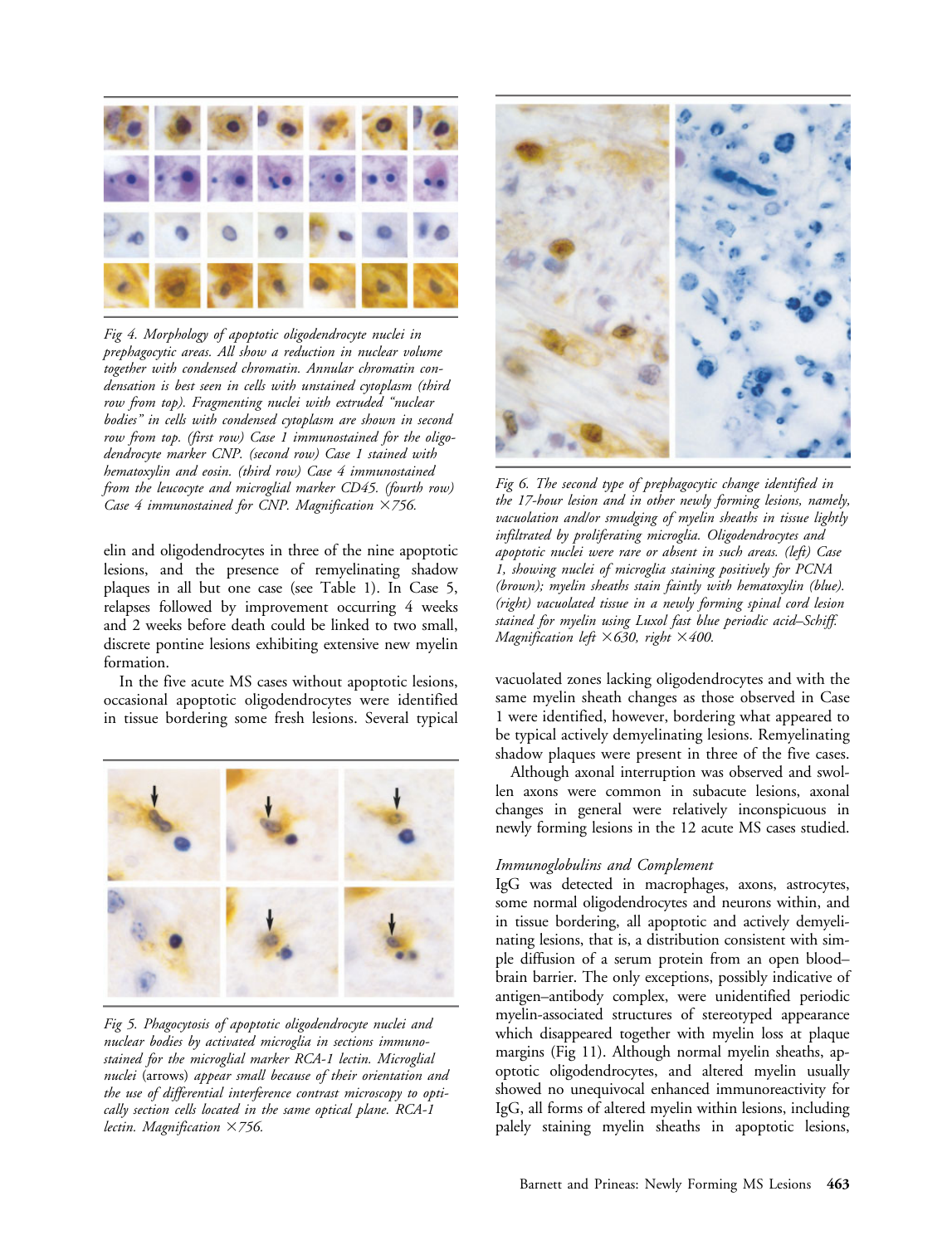

*Fig 7. Myelin phagocytosis in an area adjacent to that illustrated on the left in Figure 6. (left) Luxol fast blue periodic acid–Schiff. The linear profiles are remnants of sheaths still attached to axons, the granules particles of myelin located within macrophages. (right) Luxol fast blue periodic acid– Schiff and a silver stain for axons showing numerous normal appearing axons located among macrophages containing particles of myelin. Magnification 400.*



*Fig 8. Oligodendrocyte degeneration and regeneration within the 17-hour lesion. These two fields lay approximately 3mm apart. (left) Apoptotic oligodendrocytes* (arrowheads) *within the zone of apoptotic oligodendrocytes. (right) Large strongly HNK-1–positive cells that resemble oligodendrocyte precursors are present in a zone of advancing phagocytosis. These cells, unlike normal or newly generated oligodendrocytes, stain only faintly for CNP and have been shown to express markers specific for oligodendrocyte precursors.10 Immunostained for the HNK-1 epitope. Magnification 400.*



*Fig 9. Case 3. A newly forming apoptotic lesion in the pons in which a broad zone of apoptotic oligodendrocytes* (middle arrowhead) *lies adjacent to a vacuolated zone of commencing myelin phagocytosis in tissue largely devoid of oligodendrocytes* (right arrowhead)*. Areas indicated by the arrowheads are shown at higher magnification in Figure 10. Luxol fast blue period acid–Schiff. Magnification 5.4.*



*Fig 10. (A) Unaffected white matter (* left arrowhead*, Fig 9). A stain that colors nuclear chromatin red has been used to identify nuclei in tissue stained blue for myelin. Glial nuclei in this field appear normal. (B) Apoptotic oligodendrocytes with shrunken nuclei and densely compacted nuclear chromatin in area indicated by middle arrowhead in Figure 9. (C) Commencing phagocytosis of vacuolated myelin in area indicated by the right arrowhead in Figure 9. Apoptotic nuclei and normal appearing oligodendrocytes were almost entirely absent in this region of the plaque. Luxol fast blue periodic acid–Schiff with nuclear fast red counterstain. Magnification 630.*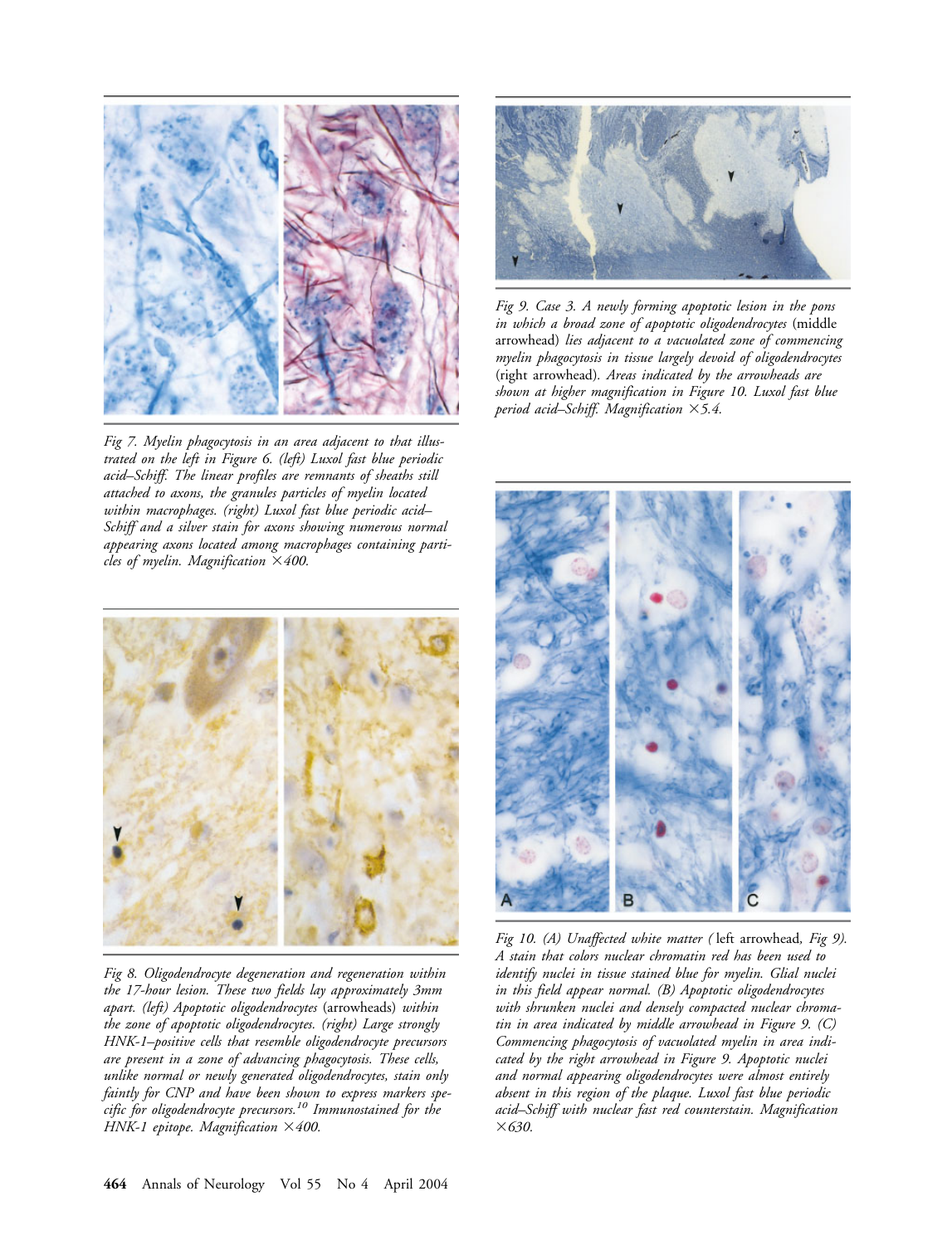

*Fig 11. A bundle of normally myelinated fibers approaching (left) and entering (right) an actively demyelinating pontine plaque immunostained for light chains. (left) Normal white matter into which serum proteins have seeped. Some normal appearing oligodendrocytes, some axons, and a small unidentified component of intact myelin sheaths* (arrowheads) *stain positively for Ig light chains. (right) Within the plaque only macrophages react positively. (bottom) Enlarged view of the myelin*associated structures reactive for IgG,  $\lambda$ , and  $\kappa$  light chains and *activated complement located in normal white matter bordering plaques in several cases of acute MS. Immunostained for light chains. Magnification top left and right*  $\times$  400; bottom  $\times$  630.

sheaths distended by intramyelinic edema or those with a smudged outline in vacuolated tissue, and fragmenting sheaths contacted by phagocytes, stained positively for both C9neo and C3d (Fig 12 and 13). Macrophage contents and intracellular membranes were also consistently positive for C9neo and C3d (Fig 14). C3d was also detected in some astrocytes, neurons, axons, and rare apoptotic oligodendrocytes (Fig 15).

#### **Discussion**

The clinical, electrophysiological, and magnetic resonance imaging (MRI) features that accompany the formation of a new lesion in relapsing and remitting MS are sufficiently stereotyped and unusual to suggest that the underlying pathological changes are equally unusual and stereotyped.<sup>13–15</sup> The fact that symptoms usually peak within 2 to 3 days, plateau, and begin disappearing within a few weeks indicates that the size of the lesion responsible for conduction block is fully established within a few days of onset of symptoms in many cases. In this study, we have identified a series of changes likely to be related to, if not the cause of, the

initial 2 to 3-day progressive phase of a typical relapse, namely, an abrupt loss of oligodendrocytes throughout a circumscribed and relatively small volume of tissue. Degenerate oligodendrocytes have been observed before  $\frac{1}{2}$  but this report is the first to our knowledge to link oligodendrocyte destruction with the formation of a new lesion in relapsing and remitting MS.

### *Formation of a New Lesion*

This study and other studies of MS plaques sampled before much myelin loss<sup>21-27</sup> provide the following description of how new lesions form.

At an early stage in their evolution, new lesions may not be visible in slices of fixed brain tissue owing to the presence throughout the lesion of still largely intact myelin sheaths. Within hours, oligodendrocytes throughout the affected tissue appear apoptotic, myelin sheaths stain positively for activated complement while immunoreactivity for CNP and  $MAG^{24,26}$  is diminished, and rami-



*Fig 12. Case 6. (A, B) A newly forming apoptotic lesion in the pons* (arrowheads)*. Also visible are two subacute lesions, one subependymal and a larger lesion on the left. (C) An enlarged view of the new lesion. The arrowhead points to the zone of apoptotic oligodendrocytes. The spongy tissue above this is a zone of vacuolated myelin and commencing phagocytosis. (D) Some of the myelin within the zone of apoptotic oligodendrocytes stains positively for activated complement. (A, C) Luxol fast blue periodic acid–Schiff. Magnification: (A) 1.5; (C) 16; (B): immunostained for microglia/macrophages (CD45),*  $1.5$ ; (D) immunostained for C9neo, magnification  $1400$ .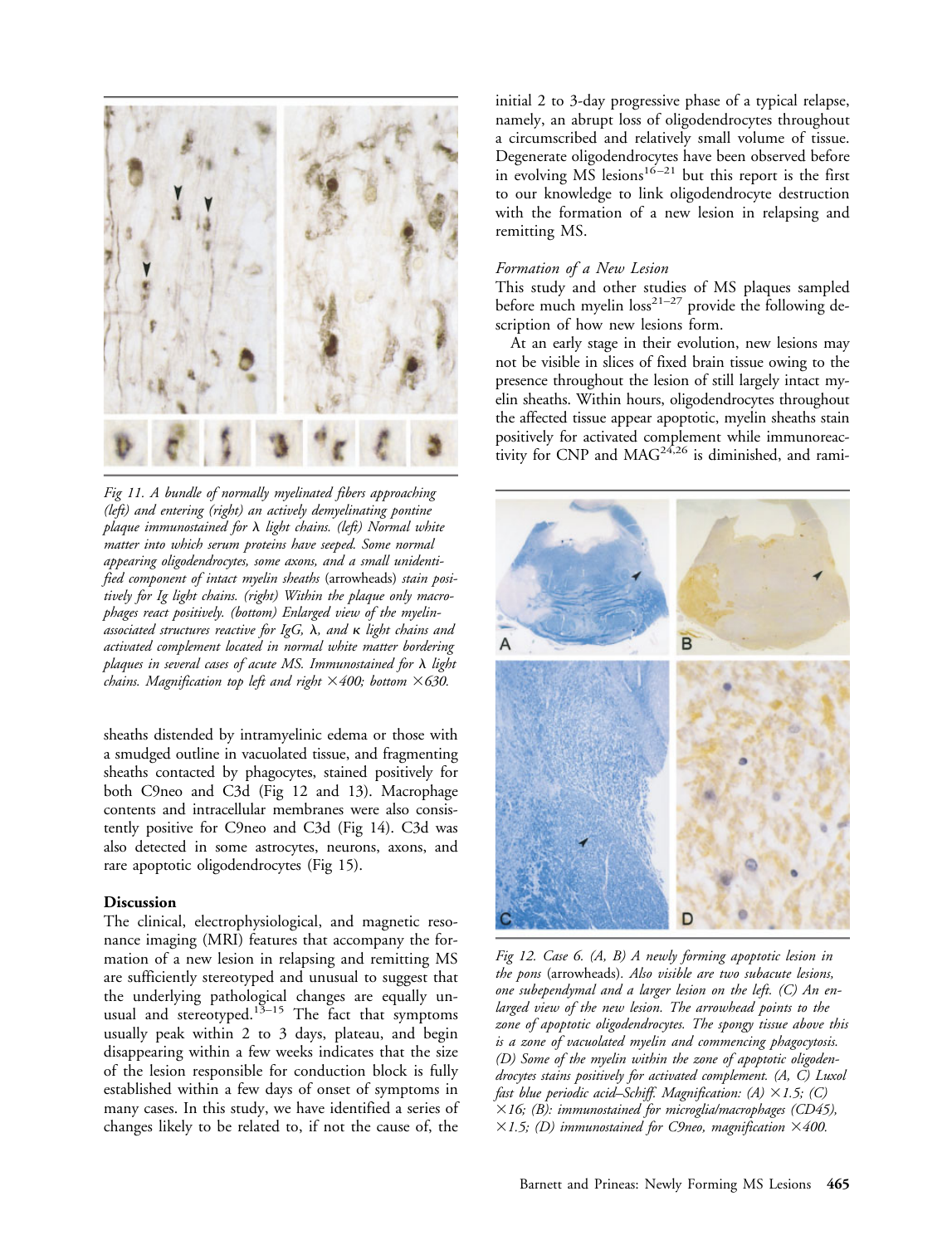

*Fig 13. Fragmenting swollen myelin sheaths in one of the subacute lesions illustrated in Figure 12 immunostained for activated complement (C9neo). (left) Transversely sectioned disrupted sheaths. (right) Longitudinally sectioned swollen sheaths. Magnification 630.*

fied microglia with thickened processes appear in in-<br>creased numbers.<sup>23</sup>  $\top$  cells,<sup>23</sup> early activated creased numbers.<sup>23</sup> T cells,<sup>23</sup> early activated macrophages,<sup>22</sup> (MRP-14-positive cells) and myelin phagocytes are rare or absent in the apoptotic zone but are present elsewhere in the lesion.

After 1 or 2 days, oligodendrocytes disappear, most presumably phagocytosed by the now amoeboid microglia present in the tissue. The tissue appears vacuolated because of the presence of widespread intramyelinic edema, which is the usual accompaniment of oligodendrocyte loss.<sup>28</sup>

The third and most protracted stage involves fragmentation and uptake of vacuolated and smudged (vesiculat $ed^{29,30}$ ) myelin sheaths by macrophages in the presence of infiltrating T cells and MRP-14-positive cells. $31$ 

Regenerative activity begins with the appearance of large cells closely resembling HNK-1–positive, faintly  $CNP$ -positive oligodendrocyte precursor cells<sup>10,32</sup> among myelin phagocytes within 2 days of the onset of symptoms. The same time course has been observed in experimental demyelination<sup>11,33–35</sup> and is in keeping with other evidence that macrophages provide trophic factors that drive remyelination.<sup>36,37</sup> Within a week or two, numerous differentiated oligodendrocytes (some-



*Fig 14. Case 4. Myelin phagocytes stain positively for activated complement (C3d). Magnification 630.*



*Fig 15. Case 6. Apoptotic oligodendrocytes (top row) and oligodendrocytes with enlarged nuclei (bottom row) in white matter bordering a subacute lesion stain positively for activated complement (C3d). Immunoreactivity appears to be restricted to the surface of each swollen oligodendrocyte. Magnification 630.*

what smaller cells strongly reactive for CNP) appear within the lesion, including lesions in which apoptotic oligodendrocytes continue to appear at the margin.<sup>17</sup>

The observation that oligodendrocytes disappear before commencing phagocytosis of myelin by macrophages is contrary to the long-standing view that macrophages are the primary mediators of myelin destruction in  $MS.^{23,38-43}$  Our findings suggest that macrophage–myelin engagement in new lesions involves the same mechanism that normally initiates the removal of apoptotic plasma membranes. During programmed cell death, including caspase-independent apoptosis,44 phosphatidylserine, a component of the inner leaflet of the plasma membrane, is externalized to the surface of the cell. Here, it is engaged by phosphatidylserine receptor–bearing constitutive phagocytes, resulting in macropinocytosis of the affected membrane.<sup>45</sup> Apoptosis also causes activated complement to be deposited on the cell surface, further promoting phagocytosis, via macrophage complement receptors,<sup>4</sup> of the damaged plasma membrane.

Although apoptosis typically allows dead cells to be removed without inciting an inflammatory reac- $\frac{47-49}{47-49}$  the multiple sclerosis lesion might be an exception in view of the relatively huge quantity of apoptotic plasma membrane, in this case altered myelin, generated by each dying oligodendrocyte. Inflammation is associated with postapoptotic necrosis, which occurs when normal clearance mechanisms of apoptotic cells are overwhelmed, $47$  and it is possible that this mechanism contributes to the inflammatory response in MS.

#### *Oligodendrocyte Apoptosis*

The earliest change observed in the lesions examined in this study was widespread oligodendrocyte apoptosis in tissue in which T cells, macrophages, activated microglia, reactive astrocytes, and neurons appeared normal. This observation points to some change in the local environment to which oligodendrocytes are especially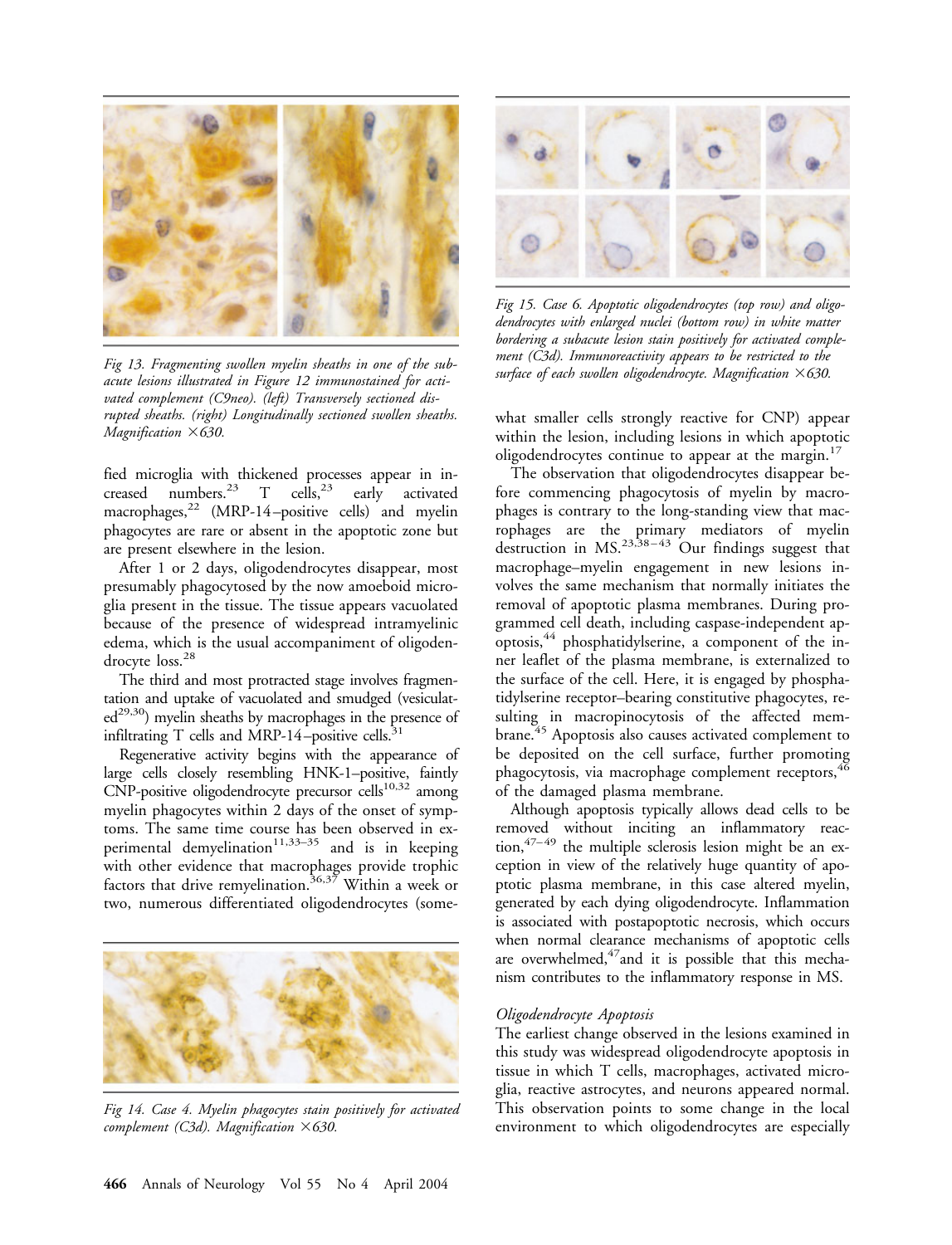susceptible and which triggers what appears on present evidence to be an activated caspase 3 independent form of apoptosis.<sup>50,51</sup> Poor preservation of caspase  $3 \text{ immu-}$ noreactivity in central nervous system tissue obtained at autopsy and subjected to prolonged formalin fixation also could plausibly explain the latter point.

In previous studies in which partly myelinated lesions resembling those described here have been examined, it has been noted that no similar lesions are known to occur in any experimental model involving T cell– or antibody-mediated immunity directed against an oligodendrocyte or myelin antigen.23,24,26,52,53 It has been suggested that some novel process might be involved, perhaps a virus infection of oligodendrocytes<sup>24,26</sup>; hypoxic stress secondary to ischemia or an immunemediated vasculitis<sup>22,52</sup>; or diffusion from Virchow Robin spaces, $23$  or secretion by activated microglia, of cytokines that have been shown to selectively damage oligodendrocytes in vitro $54-58$  and that have been detected in some MS lesions.<sup>59–61</sup>

It is difficult to ascribe oligodendrocyte destruction in MS to the action of proinflammatory cytokines alone, however, in view of the fact that extensive demyelination and oligodendrocyte loss is not usual in T-cell–mediated EAE,30,62 acute disseminated encephalomyelitis, or paraneoplastic encephalomyelitis.63 Although this study provides no direct evidence of what might be the cause of oligodendrocyte apoptosis, one unexplained finding that may relate to the genesis of a new lesion was the occasional occurrence of perivascular cuffs of mononuclear cells adjacent to periventricular white matter, at the corticomedullary junction and close to the pia, all areas where new MS lesions tend to form.

#### **Heterogeneity**

This study confirms a recent report by Lucchinetti and  $\text{colle}$ eagues<sup>26</sup> that new lesions in some MS cases exhibit extensive zones of apoptotic oligodendrocytes. In contrast, however, this study shows that such lesions, referred to as "type 3" lesions,<sup>26</sup> are not exclusively limited to a subset of MS patients in whom remyelinating shadow plaques are absent and actively demyelinating lesions show no evidence of complement activation. Rather, type 3 lesions and the lesions described in this study probably represent a very early stage in the formation of most if not all lesions responsible for typical acute exacerbations of the disease.

B. A. Kakulas, I. Janota, and B. Turner. We are also indebted to L. Young for invaluable technical advice.

#### **References**

- 1. Adams CW, Poston RN, Buk SJ. Pathology, histochemistry and immunocytochemistry of lesions in acute multiple sclerosis. J Neurol Sci 1989;92:291–306.
- 2. Naoumenko J, Feigin I. A stable silver solution for axon staining in paraffin sections. J Neuropathol Exp Neurol 1967;26:669-673.
- 3. Van Noorden S. Principles of immunostaining. In: Filipe MI, Lake BD, eds. Histochemistry in pathology. 2nd ed. Edinburgh: Churchill Livingstone, 1990:31-47.
- 4. McGeer PL, Kawamata T, Walker DG, et al. Microglia in degenerative neurological disease. Glia 1993;7:84 –92.
- 5. Nakopoulou L, Alexandrou P, Stefanaki K, et al. Immunohistochemical expression of caspase-3 as an adverse indicator of the clinical outcome in human breast cancer. Pathobiology 2001; 69:266 –273.
- 6. Boor JW, Johnson RJ, Canales L, et al. Reversible paralysis of automatic respiration in multiple sclerosis. Arch Neurol 1977; 34:686 – 689.
- 7. Crawley F, Saddeh I, Barker S, et al. Acute pulmonary oedema: presenting symptom of multiple sclerosis. Mult Scler 2001;7: 71–72.
- 8. Giroud M, Guard O, Dumas R. [Cardio-respiratory anomalies in disseminated sclerosis]. Rev Neurol (Paris) 1988;144: 284 –288.
- 9. Simon RP, Gean-Marton AD, Sander JE. Medullary lesion inducing pulmonary edema: a magnetic resonance imaging study. Ann Neurol 1991;30:727–730.
- 10. Maeda Y, Solanky M, Menonna J, et al. Platelet-derived growth factor-alpha receptor-positive oligodendroglia are frequent in multiple sclerosis lesions. Ann Neurol 2001;49:776 –785.
- 11. Di Bello IC, Dawson MR, Levine JM, et al. Generation of oligodendroglial progenitors in acute inflammatory demyelinating lesions of the rat brain stem is associated with demyelination rather than inflammation. J Neurocytol 1999;28:365–381.
- 12. Moore GR, Berry K, Oger JJ, et al. Balo's concentric sclerosis: surviving normal myelin in a patient with a relapsing-remitting clinical course. Mult Scler 2001;7:375–382.
- 13. Cotton F, Weiner HL, Jolesz FA, et al. MRI contrast uptake in new lesions in relapsing-remitting MS followed at weekly intervals. Neurology 2003;60:640-646.
- 14. Silver NC, Lai M, Symms MR, et al. Serial magnetization transfer imaging to characterize the early evolution of new MS lesions. Neurology 1998;51:758 –764.
- 15. Youl BD, Turano G, Miller DH, et al. The pathophysiology of acute optic neuritis. An association of gadolinium leakage with clinical and electrophysiological deficits. Brain 1991;114: 2437–2450.
- 16. Brück W, Schmied M, Suchanek G, et al. Oligodendrocytes in the early course of multiple sclerosis. Ann Neurol 1994;35:65–73.
- 17. Dowling P, Husar W, Menonna J, et al. Cell death and birth in multiple sclerosis brain. J Neurol Sci 1997;149:1–11.
- 18. Lucchinetti CF, Brück W, Rodriguez M, et al. Distinct patterns of multiple sclerosis pathology indicates heterogeneity on pathogenesis. Brain Pathol 1996;6:259 –274.
- 19. Storch MK, Piddlesden S, Haltia M, et al. Multiple sclerosis: in situ evidence for antibody- and complement-mediated demyelination. Ann Neurol 1998;43:465– 471.
- 20. Yao DL, Webster HD, Hudson LD, et al. Concentric sclerosis (Balo): morphometric and in situ hybridization study of lesions in six patients. Ann Neurol 1994;35:18 –30.
- 21. Prineas JW. The neuropathology of multiple sclerosis. In: Vinken PJ, Bruyn GW, Klawans GW, et al., eds. Handbook of clinical neurology. Vol 47. Amsterdam: Elsevier, 1985:213–257.

This work was supported by a National Health and Medical Research Council of Australia scholarship (M.H.B.), an Australian Association of Neurologists/Novartis fellowship (M.H.B.), the Nerve Research Foundation (University of Sydney), and the National Multiple Sclerosis Society (United States, RG 2731-A-8, J.W.P.).

We are grateful to the following neuropathologists for providing tissue: G. N. Budzilovich, J. McLaughlin, C. J. Bruton, S. Pogacar,